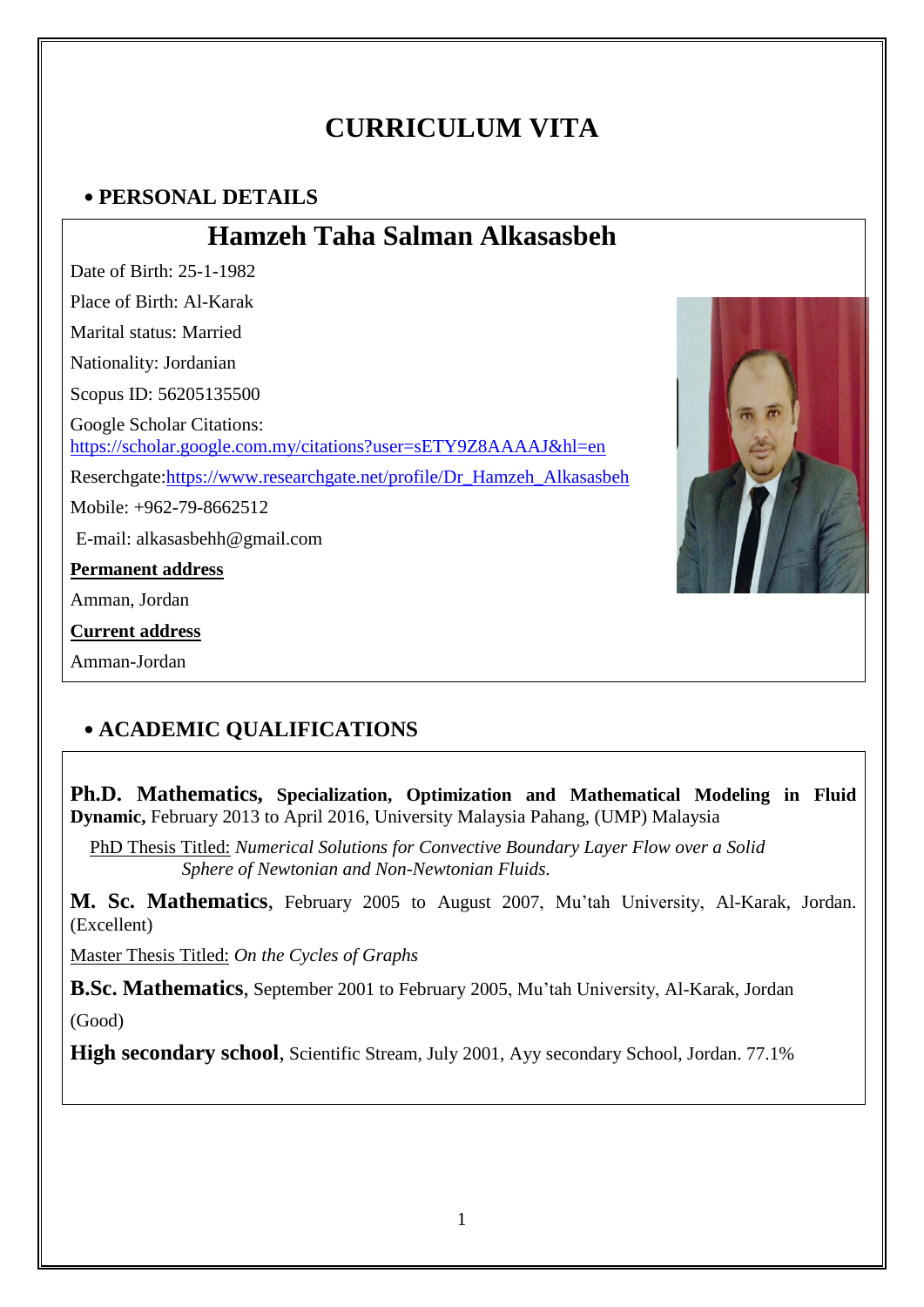### **PROFESSIONAL EXPERIENCE**

**Associate Professor ,** September 2021 – Present, Ajloun National University, Ajloun, Jordan

**Dean of the Faculty of Information Technology and Science,** October 2019- Present, Ajloun National University, Ajloun, Jordan

**Head of Mathematics Department,** October 2018- Present, Ajloun National University, Ajloun, Jordan

**Assistant Professor ,** September 2017 – April 2021, Ajloun National University, Ajloun, Jordan

- Teaching the following courses:

- Calculus I & II.
- Abstract Algebra I & II,
- Ordinary Differential Equations I & II
- Numerical Analysis I & II
- Complex Analysis,
- Real Analysis I & II
- Mathematics History
- Mathematical finance

-Member of several committees in the Mathematics Department.

**Teaching Assistant,** February 2013 – February 2015, University Malaysia Pahang, Malaysia

-Tutorial for the following courses:

- Ordinary Differential Equations
- Numerical Analysis

-Member of Applied & Industrial Mathematics Research Group, Faculty of Industrial Science & Technology, University Malaysia Pahang 26300 Kuantan, Pahang.

**Lecturer**, January 2011- January 2013, Northern Borders University, Saudi Arabia

### *Duties and Responsibilities*:

-Teaching the following courses:

- Calculus I & II,
- Statistics.
- Linear Algebra,
- Abstract Algebra I & II,
- Applied Mathematics for Computer Science,
- Discrete Mathematics,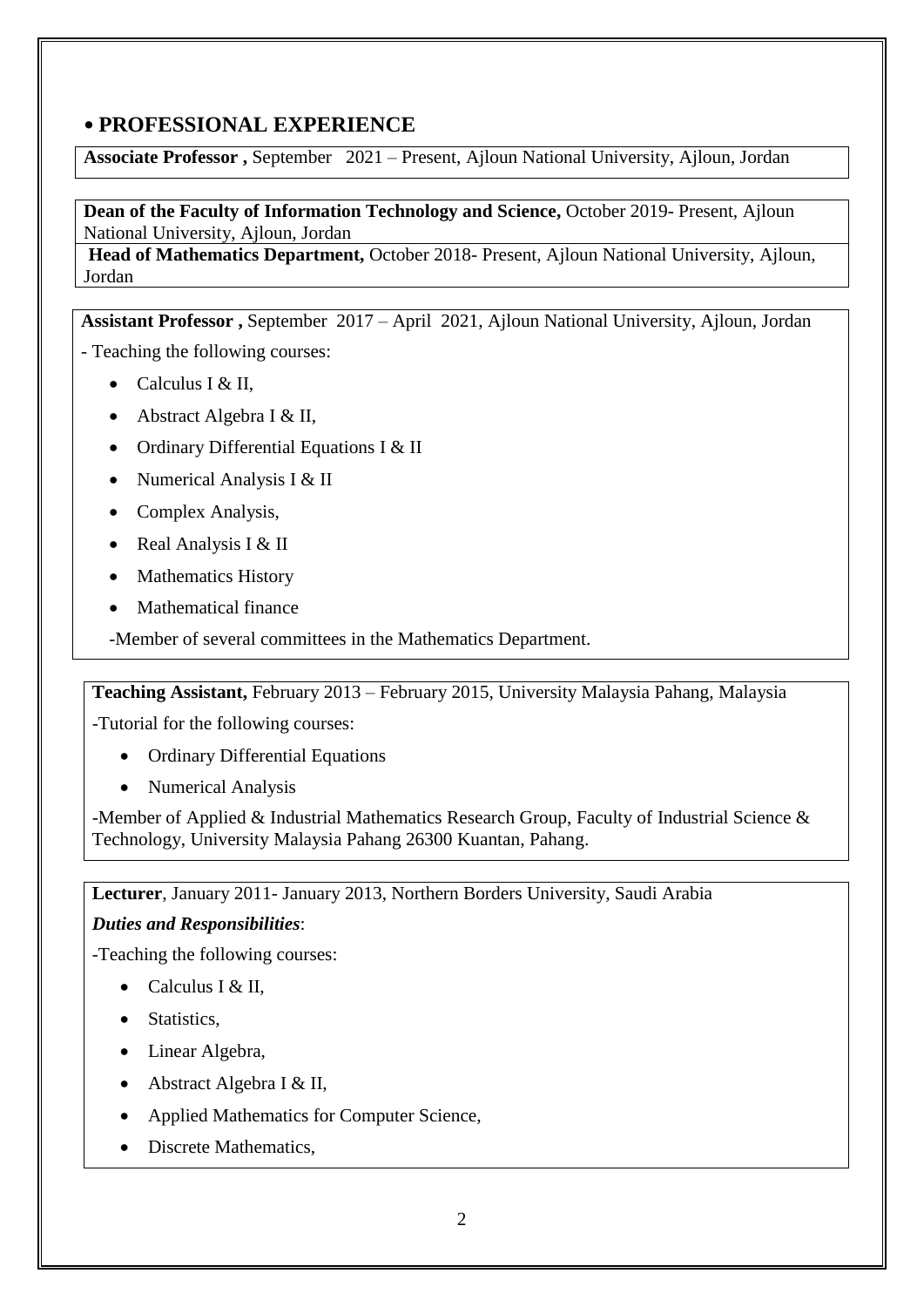- Number Theory,
- Complex Analysis,
- Real Analysis
- Vector Analysis.

-Member of several committees in the Mathematics Department.

**Part time Lecturer,** October 2010- January 2011, Al-Balqa Applied University, Aqaba , Jordan *Duties and Responsibilities*:

-Teaching the following courses:

- Calculus I,
- Statistics I.
- Discrete Mathematics.

-Member of several committees in the Computer Science Department.

**Lecturer,** February 2009 – July 2010, King Saud University, Saudi Arabia

### *Duties and Responsibilities*:

-Teaching the following courses

• Calculus I  $&$  II

-Member of several committees in Department of Mathematics Skills the Preparatory Year.

**8. Teacher,** February 2005- February 2009 , Ministry of Education, Alkarak, Jordan

# **International Published and Accepted Papers**

### **A Journal After Ph.D.**

- **1.** Alwawi F. A., **Alkasasbeh, H. T.,** Rashad A M., Idris. R (2021) Magneto-Combined Convection Flow of Casson Nanofluid about Circular Cylinder *Accepted in Propulsion and Power Research (*Scopus Indexed **Q1**).
- **2.** Feras M. Al Faqih1, **Alkasasbeh**, **H,T.,** Mohammed Z. Swalmeh, Sulaiman M. Ibrahim, Hebah G. Bani Saeed, E. Al Sarairah, Mathematical modeling of the MHD Flow of Casson Nanofluid in the Presence of Oxides Nanoparticles Based C2H6O2/H2O Under Constant Heat Flux Boundary Condition, *International Review of Mechanical Engineering (IREME*) 15(3):1-11*(*Scopus Indexed **Q3**).
- **3.** Mohamed, M. K. A., Hussanan, A., **Alkasasbeh, H. T.,** Widodo, B., & Salleh, M. Z. (2021). Boundary layer flow on permeable flat surface in Ag-Al2O3/water hybrid nanofluid with viscous dissipation. *Data Analytics and Applied Mathematics (DAAM)*, *2*(1), 11-19.
- **4.** Mohamed, M. K. A., Yasin, S. H. M., Salleh, M. Z., & **Alkasasbeh, H. T.** (2021). MHD Stagnation Point Flow and Heat Transfer Over a Stretching Sheet in a Blood-Based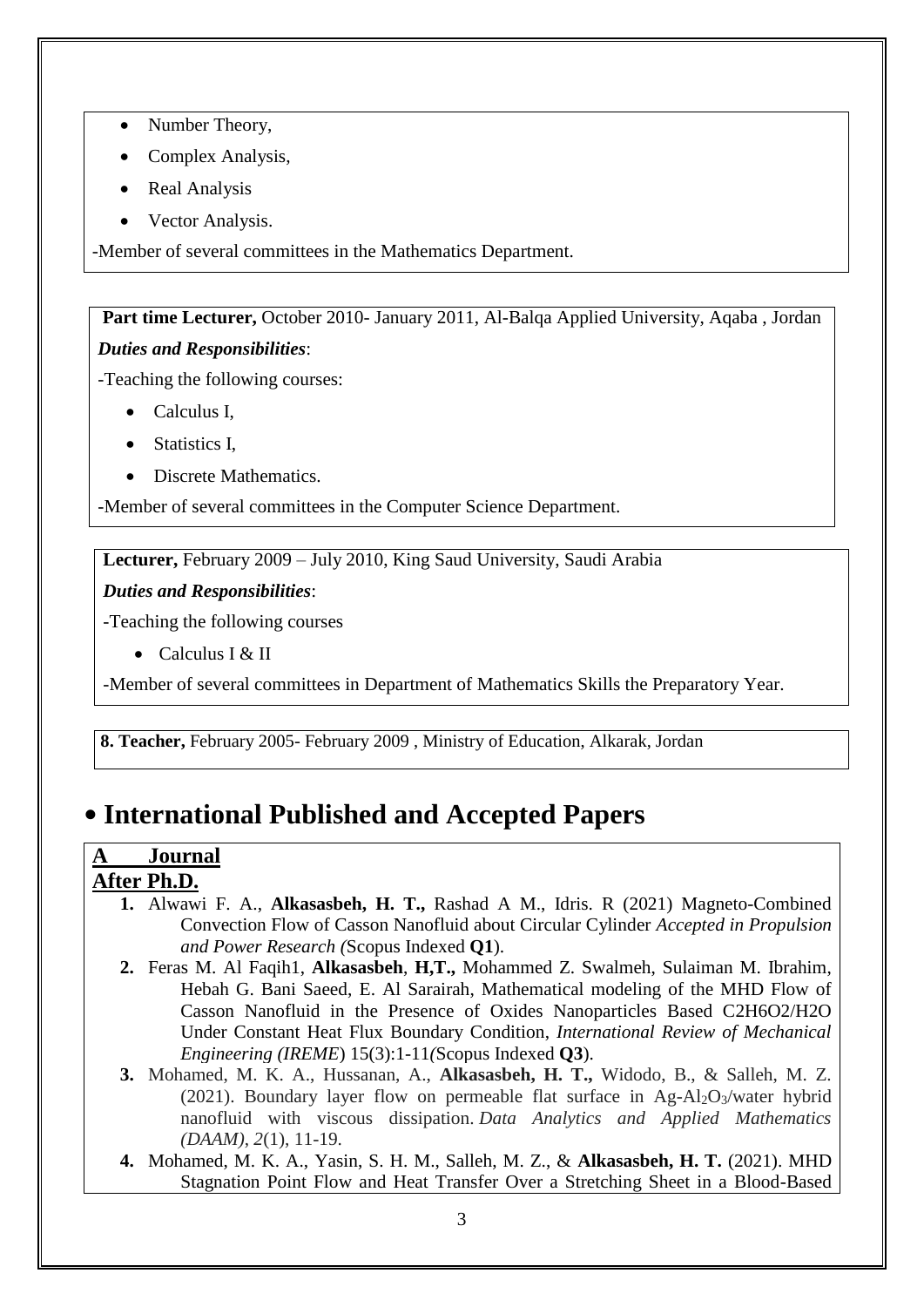Casson Ferrofluid with Newtonian Heating. Journal of Advanced Research in Fluid Mechanics and Thermal Sciences, 82(1), 1-11. *(*Scopus Indexed **Q3**).

- **5.** Alwawi F. A., **Alkasasbeh, H. T.,** Rashad A M., Idris. R (2020) A numerical approach for heat transfer flow of CMC-water based Casson nanofluid from a solid sphere generated by mixed convection under Lorentz force influence. Mathematics, 8(7), 1094. (ISI and Scopus Indexed **Q1**).
- **6.** Hamarsheh A. S, Alwawi F. A., **Alkasasbeh, H. T.,** Rashad A M., Idris. R (2020). Heat Transfer Improvement in MHD Natural Convection Flow of Graphite Oxide/Carbon Nanotubes-Methanol Based Casson Nanofluids Past a Horizontal Circular Cylinder Processes, 8(11) 1-18, (ISI and Scopus Indexed **Q2**).
- **7.** Muhammad K.A. M, Ong, H. R, **Alkasasbeh, H. T**, Salleh. M. Z., (2020). Heat Transfer of Ag-Al2O<sup>3</sup> /Water Hybrid Nanofluid on a Stagnation Point Flow over a Stretching Sheet with Newtonian Heating *Journal of Physics Conference Series 1529:042085 DOI: 10.1088/1742-6596/1529/4/042085(* Scopus Indexed **Q2**).
- **8. Alkasasbeh, H. T**, Swalmeh, M. Z, Bani Saeed, H, Al Faqih, F, Talafha, A (2020) Investigation on CNTs-water and human blood based Casson nanofluid flow over a stretching sheet under impact of magnetic field *Frontiers in Heat and Mass Transfer*  **14**(15) 1-7 ( Scopus Indexed **Q2**)
- **9.** Alwawi F. A., **Alkasasbeh, H. T.,** Rashad A M., Idris. R (2020) Heat transfer analysis of ethylene glycol-based Casson nanofluid around a horizontal circular cylinder with MHD effect *Journal of Mechanical Engineering Science 0954406220908624* (ISI and Scopus Indexed **Q2**).
- **10.** Alwawi F. A., **Alkasasbeh, H. T.,** Rashad A M., Idris. R (2020) MHD Natural Convection of Sodium alginate Casson Nanofluid over a Solid Sphere *16 (2020): 102818***.***Results in Physics* (ISI and Scopus Indexed **Q1**).
- **11.** Swalmeh, M. Z., **Alkasasbeh, H. T.,** Hussanan, A., Mamat, M. (2019). Numerical Study of Mixed Convection Heat Transfer in Methanol based Micropolar Nanofluid about a Horizontal Circular Cylinder *Journal of Physics Conference Series 1366:012003 DOI: 10.1088/1742-6596/1366/1/012003 (* Scopus Indexed **Q2**).
- **12.** Alwawi F. A., **Alkasasbeh, H. T.,** Rashad A M., Idris. R (2019) Natural convection flow of Sodium Alginate based Casson nanofluid about a solid sphere in the presence of a magnetic field with constant surface heat flux *Journal of Physics Conference Series 1366:012005 DOI: 10.1088/1742-6596/1366/1/012005 (* Scopus Indexed **Q2** ).
- **13.** Swalmeh, M. Z., **Alkasasbeh, H. T.,** Hussanan, A., Mamat, M. (2019). Microstructure and Inertial Effects on Natural Convection Flow of Water and Kerosene Oil Based Nanofluids about a Solid Sphere *International Journal of Ambient Energy.1-31 DOI:10.1080/01430750.2019.1665582(* Scopus Indexed **Q1**).
- **14.** Swalmeh, M. Z., **Alkasasbeh, H. T.,** Hussanan, A., Mamat, M. (2019) Influence of Microstructure and Inertial on Micropolar Nanofluid Free Convection Flow over a Heated Horizontal Circular Cylinder *Theoretical and Applied Mechanics (00),1-8*: https://doi.org/10.2298/TAM181120008S (Scopus Indexed **Q2**).
- **15.** Swalmeh, M. Z., **Alkasasbeh, H. T.,** Hussanan, A., Mamat, M. (2019) Numerical Investigation of Heat Transfer Enhancement with Ag-GO Water and Kerosene Oil Based Micropolar Nanofluid over a Solid Sphere *Journal of Advanced Research in Fluid Mechanics and Thermal Sciences* **59**(2):269-282 (Scopus Indexed **Q3**)
- **16. Alkasasbeh, H. T.,** Swalmeh, M. Z., Hussanan, A., Mamat, M. (2019) Numerical Solution of Heat Transfer Flow in Micropolar Nanofluids with Oxide Nanoparticles in Water and Kerosene Oil about a Horizontal Circular Cylinder *IAENG International Journal*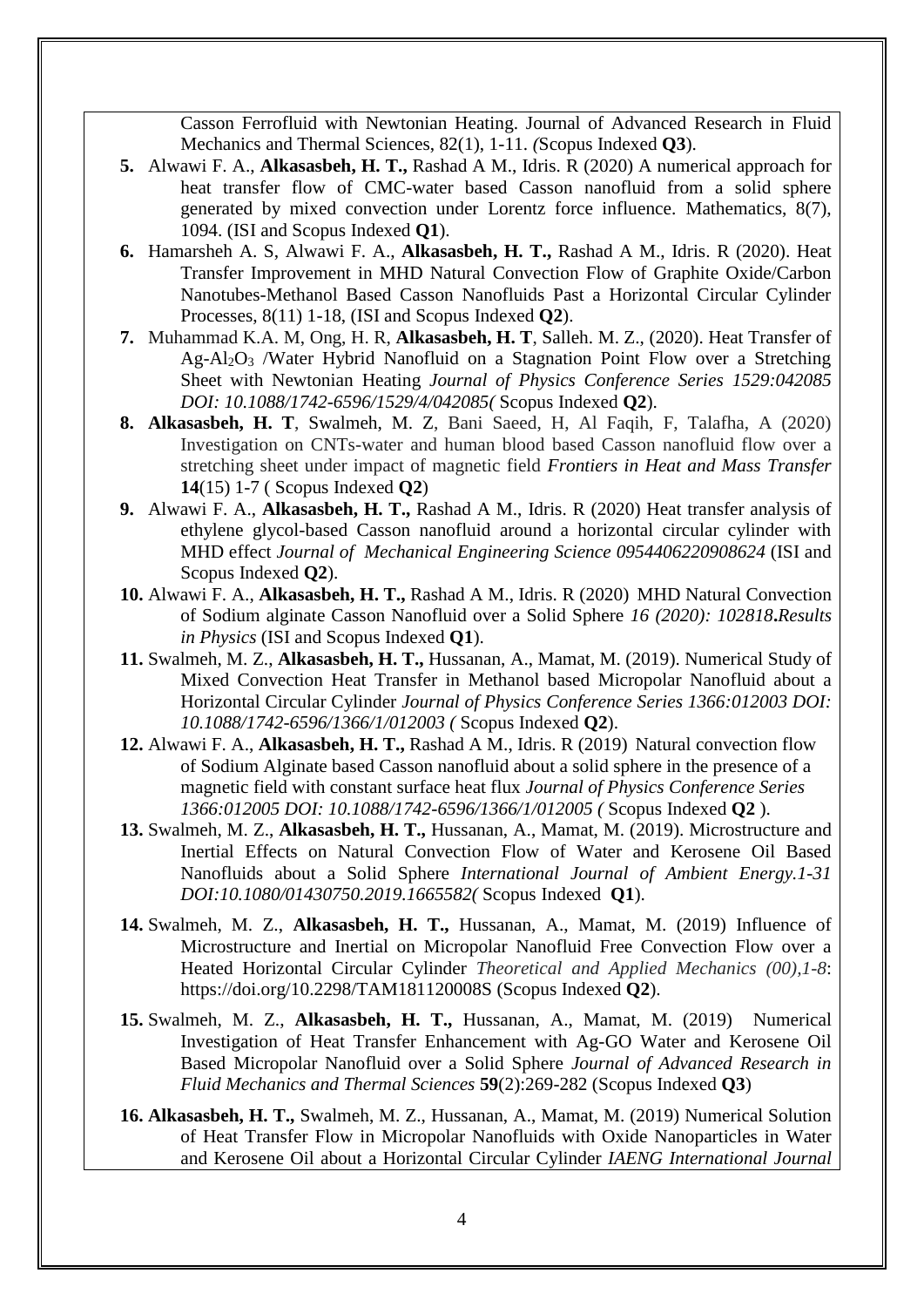*of Applied Mathematics* **49**(3) 326-333 (Scopus Indexed **Q3**)

- **17.** Hani A Qadan, **Alkasasbeh, H. T.,** Nusayba Y Mohammad Z Alsawalmeh, Shaima I Alkhalafat (2019) A Theoretical Study of Steady MHD mixed convection heat transfer flow for a horizontal circular cylinder embedded in a micropolar Casson fluid with thermal radiation *Journal of Applied and Computational Mechanics* **50**(1)165-173 10.22059/jcamech.2019.278376.372 (ISI Indexed **Q2**)
- **18.** Husein A. Alzgool, **Alkasasbeh, H. T.** Sana Abu-ghurra, Mohammed Z. Swalmeh (2019) Numerical Solution of Heat Transfer in MHD Mixed Convection Flow Micropolar Casson Fluid about Solid Sphere with Radiation Effect I*nternational Journal of Engineering Research and Technology* **12**(4) 519-529*(*Scopus Indexed **Q3**).
- **19. Alkasasbeh, H. T.,** Sana Abu-ghurra, Husein A. Alzgool, (2019) Similarity solution of Heat Transfer for the Upper-Convected Maxwell Casson Fluid over a Stretching/Shrinking Sheet with Thermal Radiation, *JP Journal of Heat and Mass Transfer* **17**(1) 1-17(Scopus Indexed **Q4**).
- **20. Alkasasbeh, H. T.,** Swalmeh, M. Z., Hussanan, A., Mamat, M. (2019) Effects of mixed convection on methanol and kerosene oil based micropolar nanofluid containing oxide nanoparticles CFD Letters **11** (1) 70-83*.* ( Scopus Indexed **Q3**)
- **21. Alkasasbeh, H. T.,** (2018) Numerical Solution of MHD Free Convective Flow of Micropolar Casson Fluid about a Solid Sphere, *Journal of Advanced Research in Fluid Mechanics and Thermal Sciences.***50**(1) 55-66 ( Scopus Indexed **Q3**)
- **22.** Swalmeh, M. Z., **Alkasasbeh, H. T.,** Hussanan, A., Mamat, M. (2018). Heat transfer flow of Cu-water and  $Al_2O_3$ -water micropolar nanofluids about a solid sphere in the presence of natural convection using keller-box method. *Results in Physics* **9**(2018) 717-728 (ISI and Scopus Indexed **Q1**).
- **23.** Hussanan, A., Salleh. M. Z., **Alkasasbeh, H. T,** Khan, I,**.** (2018). MHD flow and heat transfer in a Casson fluid over a nonlinearly stretching sheet with Newtonian Heating. *Heat Transfer Research Journal* **49**(12):1185–1198 (2018) (ISI and Scopus Indexed **Q2**)
- **24. Alkasasbeh, H. T., (**2018). Numerical Solution on Heat Transfer Magnetohydrodynamic Flow of Micropolar Casson Fluid over a Horizontal Circular Cylinder with Thermal Radiation, *Frontiers in Heat and Mass Transfer* **10**(32) 1-7 ( Scopus Indexed **Q2**)

#### **Before Ph.D.**

- **25. Alkasasbeh, H. T.,** Salleh. M. Z., Tahar R. M., Nazar, and Pop, I. (2015). Effect of radiation and magnetohydrodynamic free convection boundary layer flow on a solid sphere with convective boundary conditions. *Walailak Journal of Science and Technology*. **12**(9): 849-861 ( Scopus Indexed **Q3** )
- **26. Alkasasbeh, H. T.,** Sarif, N. M., Salleh. M. Z., Tahar R. M., Nazar, and Pop, I. (2015). Effect of radiation and magnetohydrodynamic free convection boundary layer flow on a solid sphere with Newtonian Heating in a micropolar fluid. *AIP Conference Proceedings* (1643): 662-669. (ISI Indexed)
- **27. Alkasasbeh, H. T.,** Salleh. M. Z., Tahar R. M., Nazar, and Pop, I. (2015). Effect of radiation and magnetohydrodynamic free convection boundary layer flow on a solid sphere with convective boundary conditions in a micropolar fluid. *Malaysian Journal*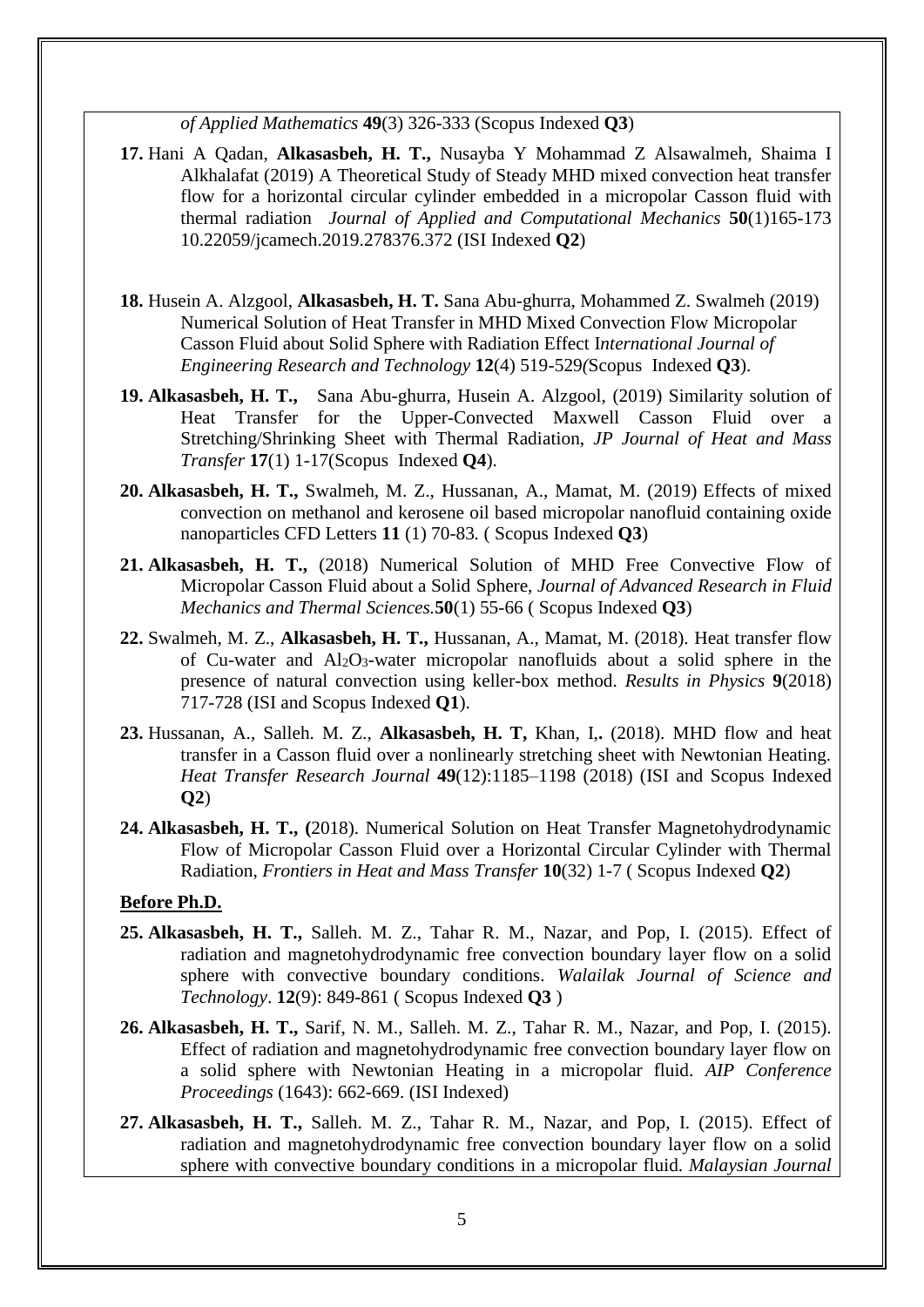*of Mathematical Sciences* **9**(3): 463-480 ( Scopus Indexed **Q4**)

- **28. Alkasasbeh, H. T.,** Salleh. M. Z., Tahar R. M., Nazar, and Pop, I. (2015). Numerical solutions of Mixed convection boundary layer flow about a solid sphere in a micropolar fluid with convective boundary conditions. *World Applied Sciences Journal* **33**(9): 1472-1481. (Scopus Indexed **Q4**)
- **29. Alkasasbeh, H. T.,** Salleh. M. Z., Tahar R. M. and Nazar, R. (2014). Numerical solutions of free convection boundary layer flow on a solid sphere with convective boundary condition, *Journal of Physics: IOP Publishing.* **495**(1): 012025 (ISI, Scopus Indexed **Q2**)
- **30. Alkasasbeh, H. T.,** Salleh. M. Z., Tahar R. M., Nazar, and Pop, I. (2014). Mixed convection boundary layer flow about a solid sphere with convective boundary conditions. *Wulfenia Journal,* **21**(3): 386-404. (ISI, Scopus Indexed)
- **31. Alkasasbeh, H. T.,** Salleh. M. Z., Tahar R. M., Nazar, and Pop, I. 2014. Free convection boundary layer flow on a solid sphere with convective boundary conditions in a micropolar fluid. *World Applied Sciences Journal.* **32**(9): 1942-1951.( Scopus Indexed **Q4**)
- **32. Alkasasbeh, H. T.,** Salleh. M. Z., Nazar, and Pop, I. (2014). Numerical solutions of effect of radiation and magnetohydrodynamic free convection boundary layer flow a solid sphere with Newtonian heating. *Applied Mathematical Sciences Journal.* **8**(140): 6989-7000.( Scopus Indexed)
- **33. Alkasasbeh, H. T.,** Salleh. M. Z., Tahar R. M. and Nazar, R. (2014). Effect of radiation on magnetohydrodynamic free convection boundary layer flow near the lower stagnation point of a solid sphere with Newtonian heating. *Journal of Engineering and Technology*. **5**(1): 77-88.( Scopus Indexed)
- **34. Alkasasbeh, H. T.,** Salleh. M. Z., Tahar R. M., Nazar, R. and Pop, I. (2013). Free convection boundary layer flow near the stagnation point of a solid sphere with convective boundary conditions in a micropolar fluid. *AIP Conference Proceedings,* (1602): 76-82..(ISI Indexed).

#### **B Conference**s

- **35.** The Malaysian Technical Universities Conference on Engineering and Technology (MUCET, 2013) was hold between 3 -4 December 2013 in Kuantan, Pahang.
- **36.** The 3rd International Conference on Mathematical Sciences (ICMS3, 2013)
- **37.** The 2014 International Conference on Science and Engineering in Mathematics, Chemistry and Physics, (ScieTech, 2014) Jakarta-Indonesia, 13-14 January 2014.
- **38.** The 2nd ISM International Statistical Conference 2014 (ISM-II): Empowering the Applications of Statistical and Mathematical Sciences
- **39. Alkasasbeh, H. T.,** Sarif, N. M., Salleh. M. Z., Tahar R. M. 2015. Mixed convection boundary layer flow of nanofluid near the lower stagnation point about a solid sphere with convective boundary conditions *Proceeding of the 4<sup>th</sup> ICoGOIA* 2015 *International Conference 10 -11 August 2015 in Kuantan, Pahang*
- **40.** The International Conference on Fractional Differentiation and its Applications was hold between 16 -18 July 2018 in Amman, Jordan.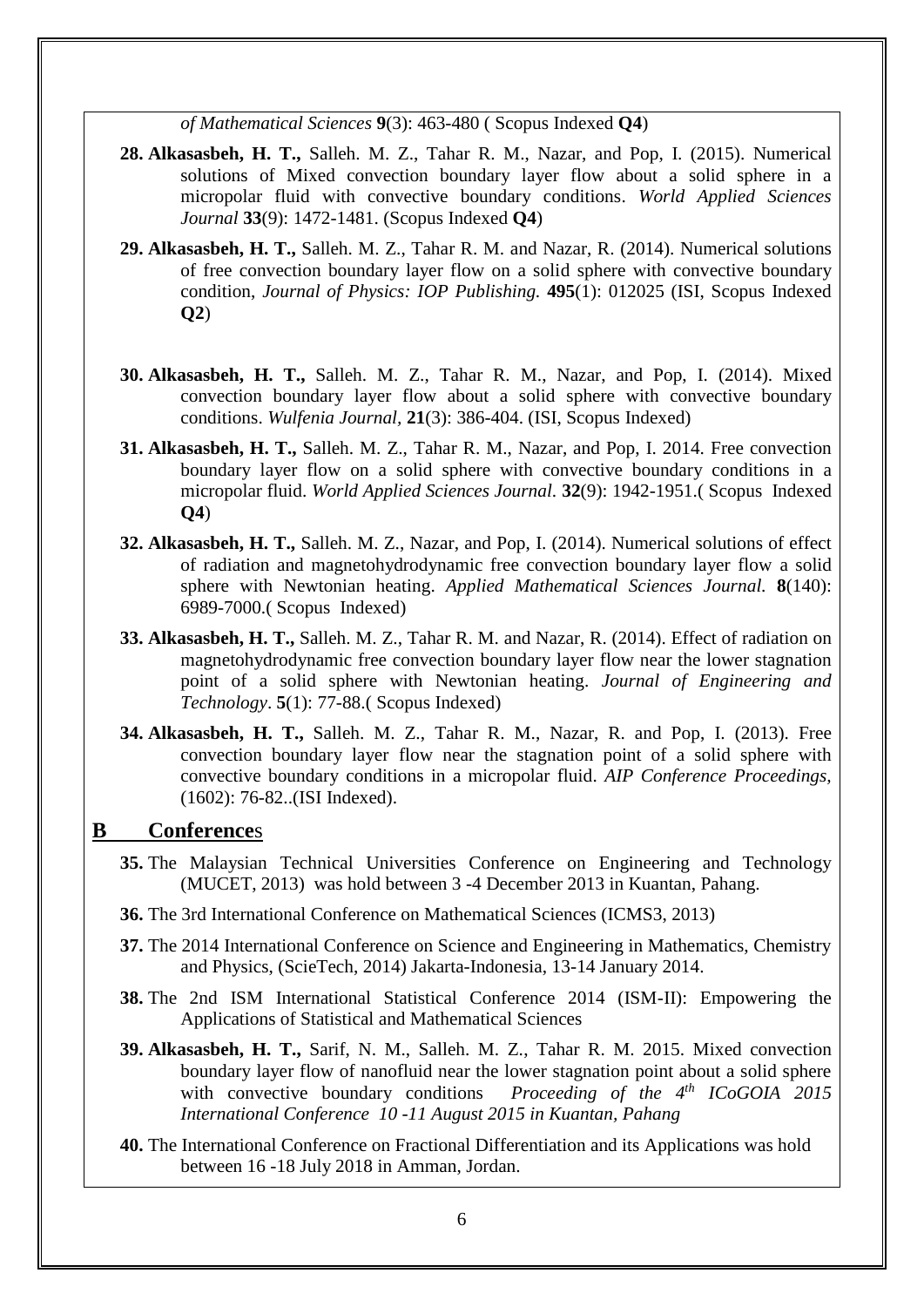**41. Hamzeh T. Alkasasbeh,** Mohammed Z. Swalmeh. 2019 Numerical Study of Stagnation Point Flow over a Sphere with GO/ Water and Kerosene Oil Based Micropolar Nanofluid *IACMC2019 (2019): 22. Proceeding of International Arab Conference on Mathematics and Computations will be hold between 24 -26 April 2019 in Zarqa, Jordan.*

### **Reviewer in International Journals**

- **1)** Journal of Porous Media (ISI and Scopus Index IF 1.151)
- **2)** Computers & Fluids**.** (ISI and Scopus Index IF 2.610)
- **3)** Special Topics and Reviews in Porous Media-An International Journal (Scopus Index)
- **4)** Mathematical Methods in the Applied Sciences (ISI and Scopus Index IF 2.860)
- **5)** Propulsion and Power Research (ISI and Scopus Index IF 2.2)
- **6)** Nonlinear Engineering. Modeling and Application (ISI and Scopus Index IF 0.72)

### **Editors of International Journals**

*1. SCIREA Journal of Mathematics*  [\(http://www.scirea.org/journal/Mathematics\)](http://www.scirea.org/journal/Mathematics).

- **2.** International Journal of Applied Mathematics and Theoretical Physics
- <http://www.sciencepublishinggroup.com/journal/editorialboard?journalid=322>

**3.** Journal of Applied Numerical in Engineering (JANE)

<https://journal.scientiaca.org/index.php/jane/about/editorialTeam>

4- Journal Of Advanced Research In Numerical Heat Transfer

[http://www.akademiabaru.com/arnht\\_editorialboard.html](http://www.akademiabaru.com/arnht_editorialboard.html)

### **Master – Co-Supervisor**

1) Master student name: Hebah Ghazi Mohammad Bani-Saeed,

Date of Register: 25/10/2019

Main supervisor: Prof. Feras M. Al Faqih

Department of Mathematics, Al-Hussein Bin Talal University, Jordan

Thesis Titled: Mathematical Models For Convective Heat Transfer and MHD Effects on Casson Nanofluid Flow

2) Master student name: Haneen abdulateef Salleh,

Date of Register: 20/2/2020

Main supervisor: Prof. Feras M. Al Faqih

Department of Mathematics, Al-Hussein Bin Talal University, Jordan

Thesis Titled: Numerical Solution of Convective Boundary Layer Flow in Casson Nanofluid